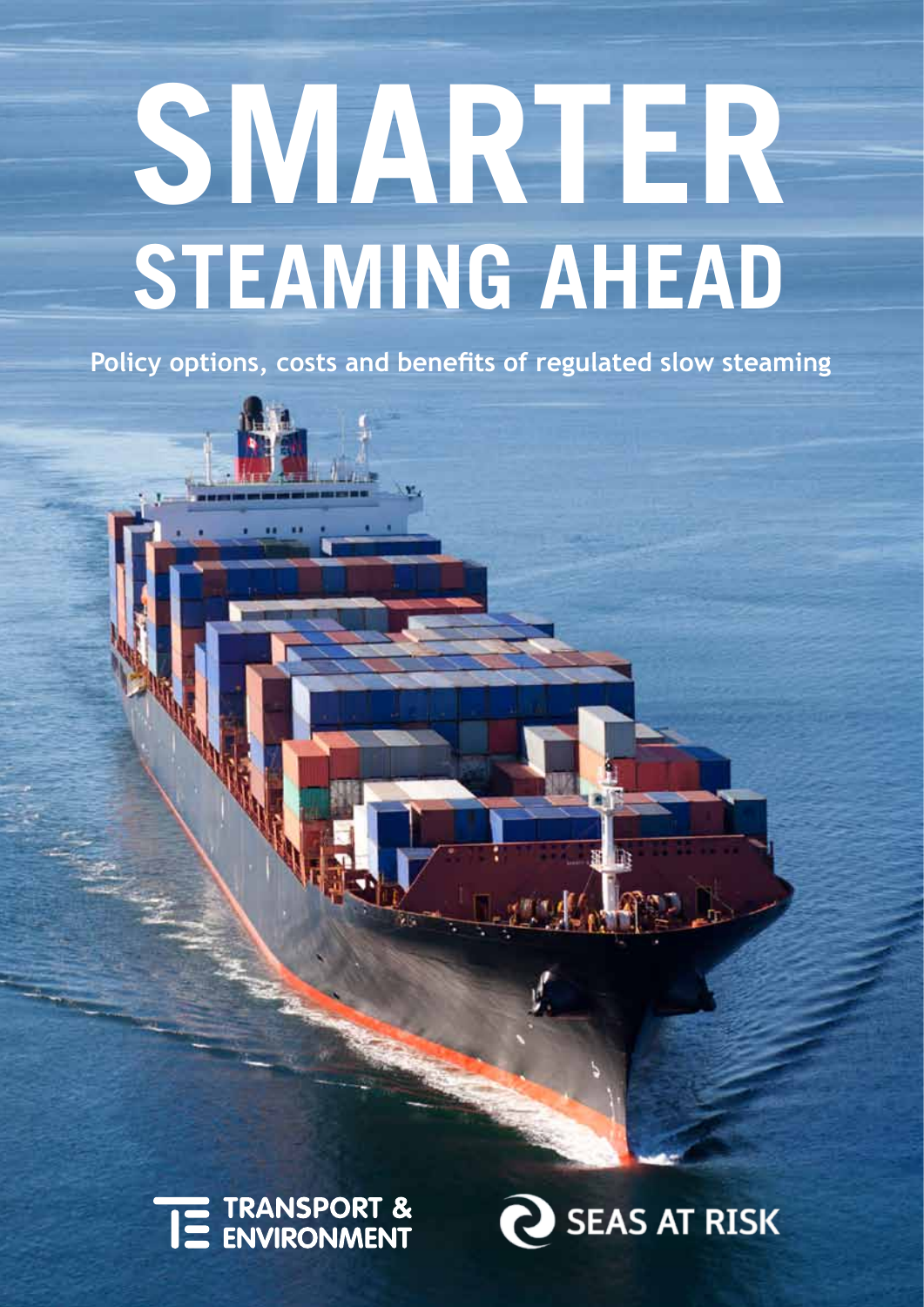#### **Smarter Steaming Ahead**

Policy options, costs and benefits of regulated slow steaming

Summary of research carried out for Seas At Risk and Transport & Environment by CE Delft, The ICCT and Mikis Tsimplis

**Editeur responsable** Jos Dings, Director, Transport & Environment

Published: February 2012

©2012 Seas At Risk and Transport & Environment (T&E)

Cover image © iStock

All figures and tables reproduced in this briefing are taken from the full report.

The full report can be downloaded at; www.seas-at-risk.org www.transenv.eu/slowsteaming-report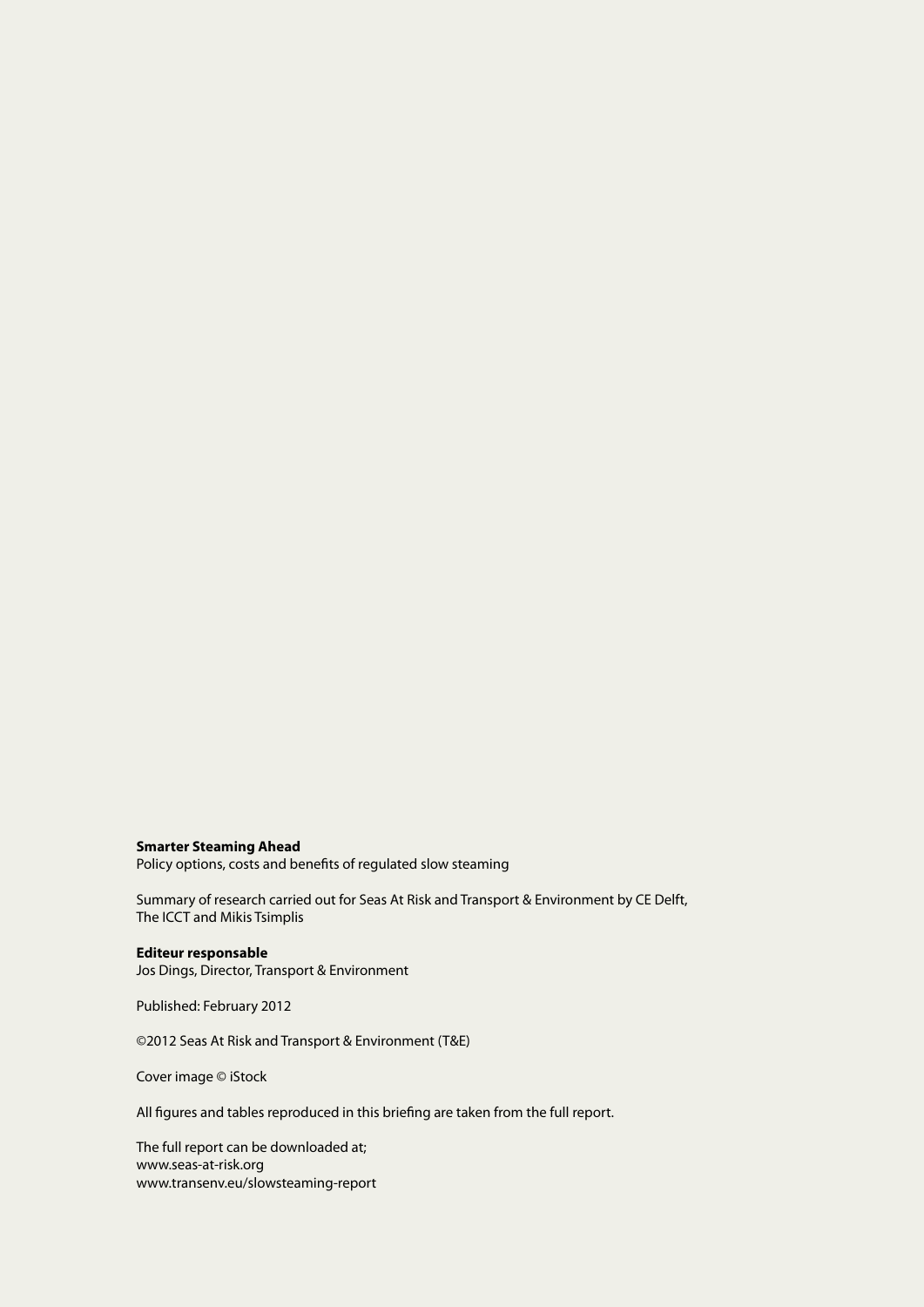# **Context**

International shipping accounts for around 3% of global CO<sub>2</sub> emissions. **Shipping emissions will grow as world trade grows and, together with**  aviation, are estimated to comprise 4% to 5.7% of global CO<sub>2</sub> emissions **in 2020 (UNEP) and some 10% to 32% in 2050 unless action is taken. The International Maritime Organisation (IMO) has been discussing what to do since it was tasked with reducing emissions from international shipping by the 1997 Kyoto Protocol. An IMO action plan on marketbased measures is now in its 10th year.** 

**A good number of policy options ranging from emissions trading, a global carbon levy, to efficiency trading and mandatory emission reductions by ship have been proposed, debated, studied and amended during this time and remain under consideration. The Energy Efficiency Design Index (EEDI) for new ships and Ship Energy Efficiency Management Plan (SEEMP) for existing ships were agreed in 2011.At the IMO's Marine Environment Protection Committee (MEPC 61) in September 2010, the IMO considered a proposal from the Clean Shipping Coalition (CSC) to apply speed restrictions to ships to reduce emissions, with CSC noting that average ship speeds have crept up over the past 20 years despite rising fuel costs and that fuel consumption and thus emissions are a cubic function of speed. However the IMO dismissed any further consideration of CSC's proposal for regulating ship speed after only a very brief exchange of views. This subsequent study seeks to investigate further and underpin the legal, environmental and economic feasibility of regulated slow steaming i.e. slow steaming at or beyond the level that companies initiate themselves.**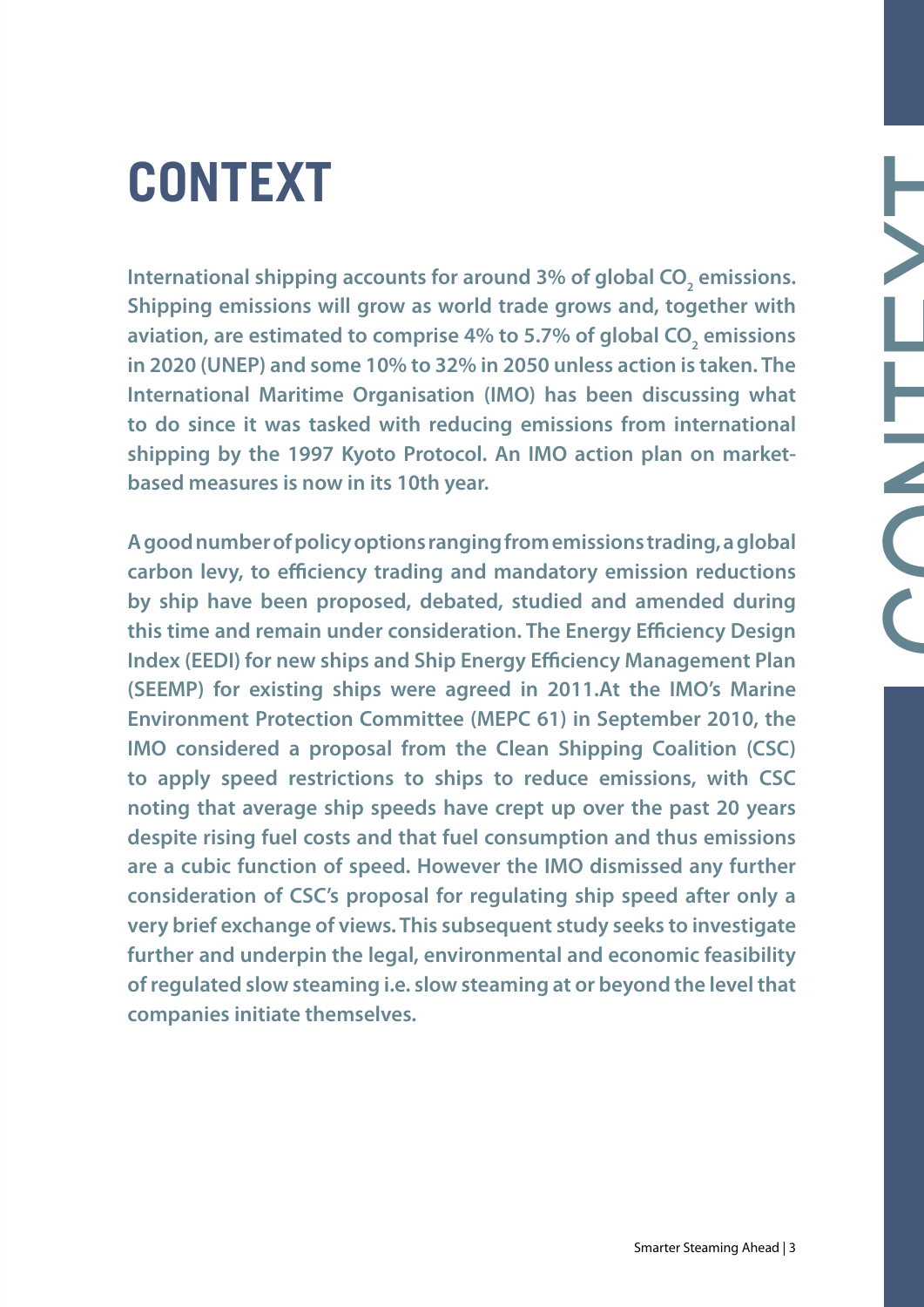# **Introduction**

**Slow steaming is not a new phenomenon and was widely adopted in response to the slump in demand and oversupply of ships that accompanied the start of the current economic crisis. The practice has been further extended since 2008 and has brought widespread benefits to shipping companies who have now embraced it as a useful operational measure to lower fuel costs.** 

Slow steaming has resulted in a significant reduction in emissions of GHGs and air pollution. However there is a widespread expectation in the industry that as the economy and markets pick up and excess capacity is brought back into service, speeds will increase again over time to meet the growing demand. If this occurs, we can expect a significant and sustained increase in ship emissions just at the time when long-term IMO initiatives to address shipping's carbon footprint are hopefully reaching a conclusion. Capping speeds at or around their current crisis levels – which estimates suggest could be 10-15% below their 2007 maximum – would prevent this from happening and avoid a market speed up largely negating the effect of any long-fought-for climate measure the IMO might adopt.

Speed restriction in the road and rail sectors is commonplace – mainly for safety but also for environmental reasons. Industry has however argued strongly that restricting speed in the shipping sector is not appropriate as it limits flexibility and will have negative safety, logistics and cost implications and result in a poor environmental outcome due to the need to build and operate additional ships.

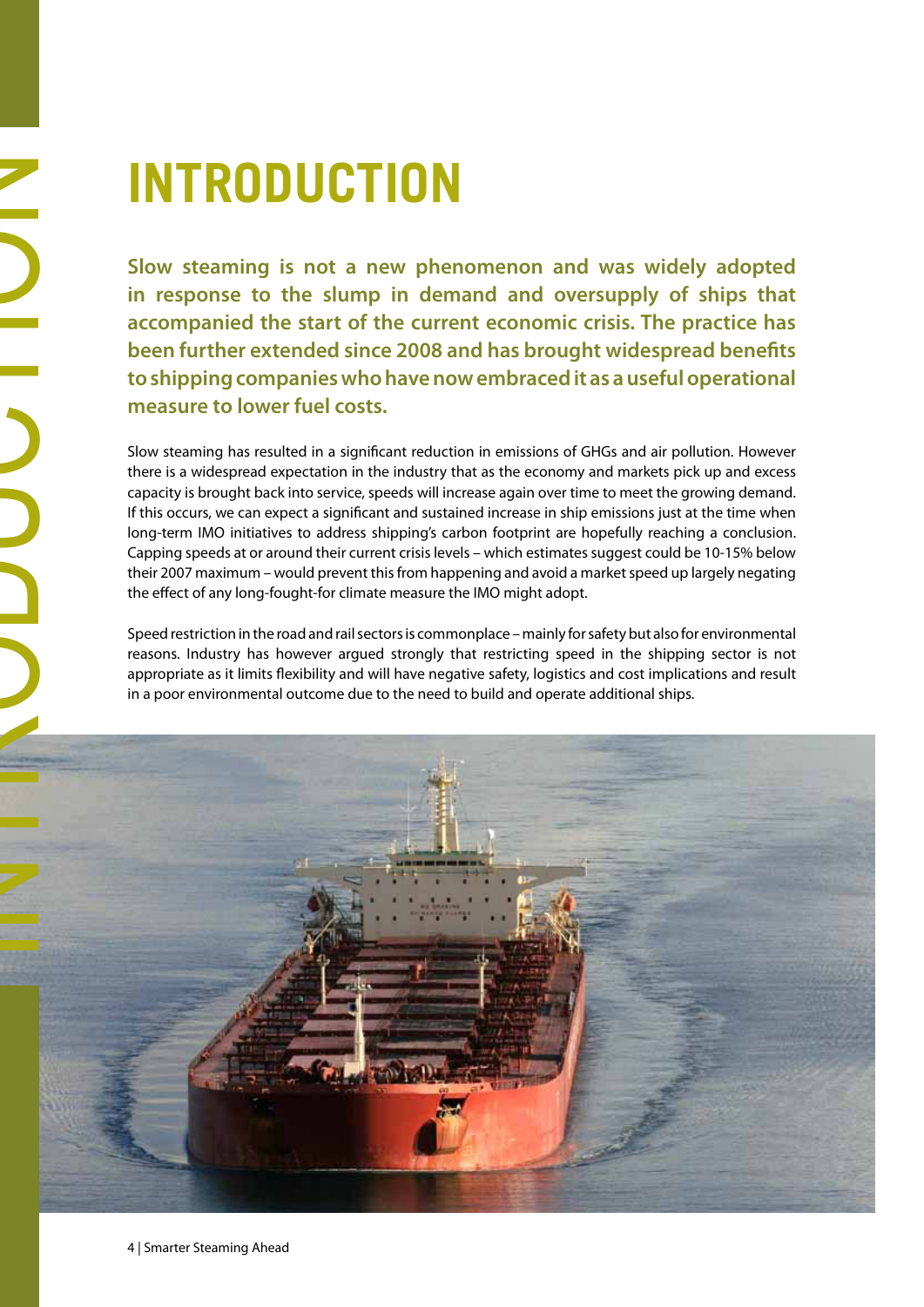This brochure provides a quick overview of the findings of a study into the policy options, costs and benefits of regulated slow steaming commissioned by T&E and Seas at Risk. The authors were CE Delft, Professor Mikis Tsimplis and The ICCT. The study effectively dismisses all the common concerns surrounding speed limitation as unfounded. Moreover it clearly demonstrates that regulated slow steaming not only reduces CO<sub>2</sub> and other emissions dramatically, it actually saves the sector money. Implemented carefully – e.g. by including certain provisions for ships that need to travel faster - such an intelligent approach to regulated slow steaming would provide industry with the flexibility they say they need. Such a provision could also be constructed in a way that raised revenues which could be used for climate change purposes.

When the Clean Shipping Coalition raised the issue of regulated slow steaming at the IMO in 2010, the idea was dismissed with very little discussion. Yet slow steaming has proven itself to be the only effective measure that has actually delivered significant in-sector emission reductions over past years. The industry may soon be on the verge of seeing average speeds increase again, potentially negating all those emissions reductions. The CE Delft study looks carefully at all the concerns about speed limitation. We believe it provides the necessary background to enable the IMO to revisit the issue. Time is of the essence.

It is not our intention to suggest that regulated slow steaming is the silver bullet to address shipping's climate impact. A range of efficiency and market-based initiatives is urgently needed. Our hope is to overcome the knee-jerk reactions which may have prevented this most simple and obvious of measures to reduce emissions from being given proper and detailed consideration.

Regulated slow steaming can produce emissions reductions by 2030 and 2050 which rival any other reduction option being considered at IMO or EU level. And it can do so with a sizeable economic gain. If we are serious about tackling shipping GHG emissions and making sure that the shipping industry contributes its fair share to tackling climate change, then the IMO – and industry - must look again at regulated slow steaming and give it full and proper consideration.

**John Maggs,** Seas At Risk **Bill Hemmings**, Transport & Environment

Members of the Clean Shipping Coalition www.cleanshipping.org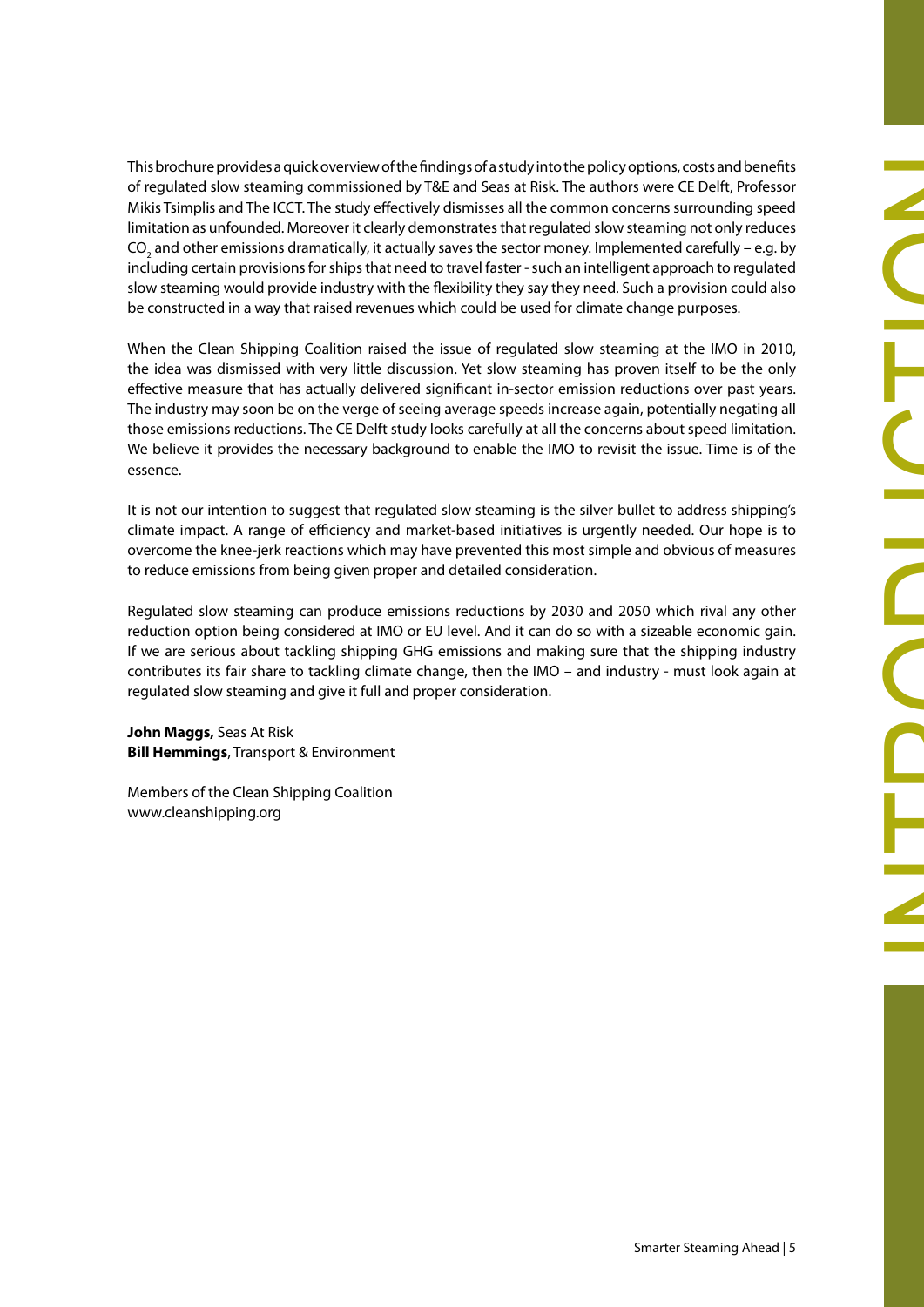# **Highlights from the study**

### **1. Slow steaming has significant multiple environmental benefits**

A 10% reduction in fleet average speed results in a 19% reduction of CO<sub>2</sub> emissions even after accounting for the emissions of additional ships needed to deliver the same amount of transport work and the emissions associated with building the necessary additional ships. Emissions of SOx, NOx and probably black carbon will decrease in line with fuel use and CO<sub>2</sub> emissions. A ship speed reduction of 25% leads to a reduction of main engine fuel consumption of approximately 58% on a ship year basis. Fuel savings on a fleet level will be somewhat less as explained in the report. Lower ship speeds will also reduce whale strikes and other harmful wildlife interactions.

# **2. Slow steaming has significant economic benefits**

Taking into account both the direct costs (fuel use, crew, capital costs of ships), indirect costs (additional inventory costs, adjustment of logistical chains) and the external costs (impacts of emissions on human health and ecosystems, climate impacts), the benefits of slow steaming outweigh the costs. This result is robust for a number of fuel price assumptions and discount rates. Implemented correctly, regulated slow steaming is cost free to the shipping industry as a whole and entails marginal incremental logistic and supply chain costs to consumers.

# **3. There are very few, if any, evident technical obstacles to slow steaming**

Many shipping companies have experience with slow steaming in recent years. Even at very low engine loads, they have encountered only a few problems and these problems could be surmounted by small changes to operational procedures. Hence, it appears that there are very few technical constraints to slow steaming.

# **4. Regulated slow steaming is legally feasible**

Compulsory slow steaming can be imposed by a State on the ships flying its flag; on all ships in territorial waters (but cannot be enforced while the ship is on transit or innocent passage); and in the Exclusive Economic Zone (EEZ) and the high seas as a condition of port entry of the imposing States.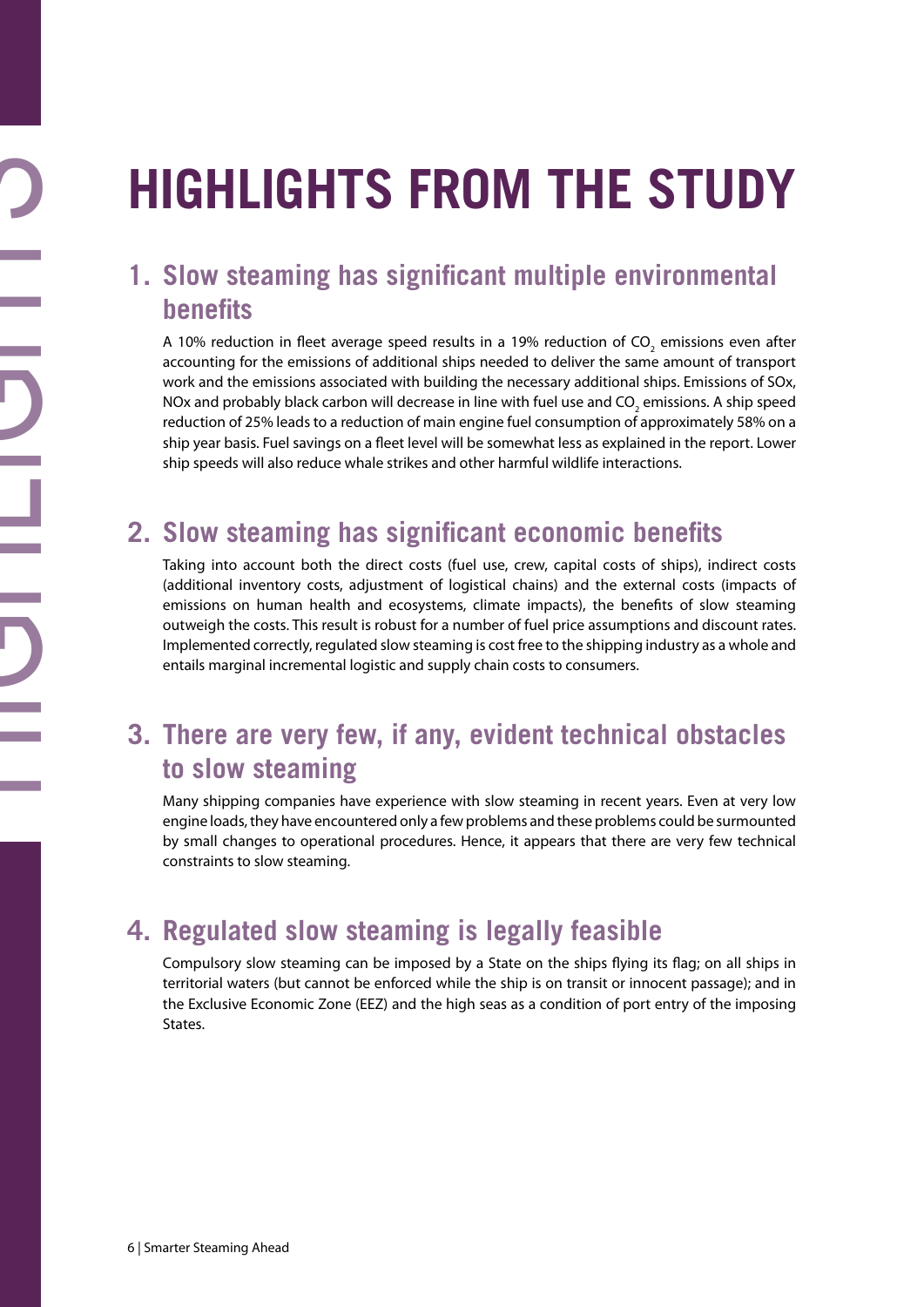

### **5. Regulated slow steaming is feasible to implement**

Regulated slow steaming is relatively easy to monitor and enforce, and may have a lower administrative burden than some of the recently proposed MBMs. Speed can be monitored, both by ships and by regulators, and reported to regulators with little additional effort. Enforcement can be based on existing port State control instruments.

# **6. Regulated slow steaming delivers emission cuts insector**

Regulated slow steaming ensures that emissions in the shipping sector will be reduced from business-as-usual levels, regardless of the fuel price and demand for shipping.

### **7. Regulated slow steaming could avert a ship emissions spike as the global economy picks up**

A cap on speed would reduce the possibility of an otherwise likely large and long-term spike in emissions if ships speed up in response to a recovery in demand. A cap set today around current average ship speeds will have little impact on industry.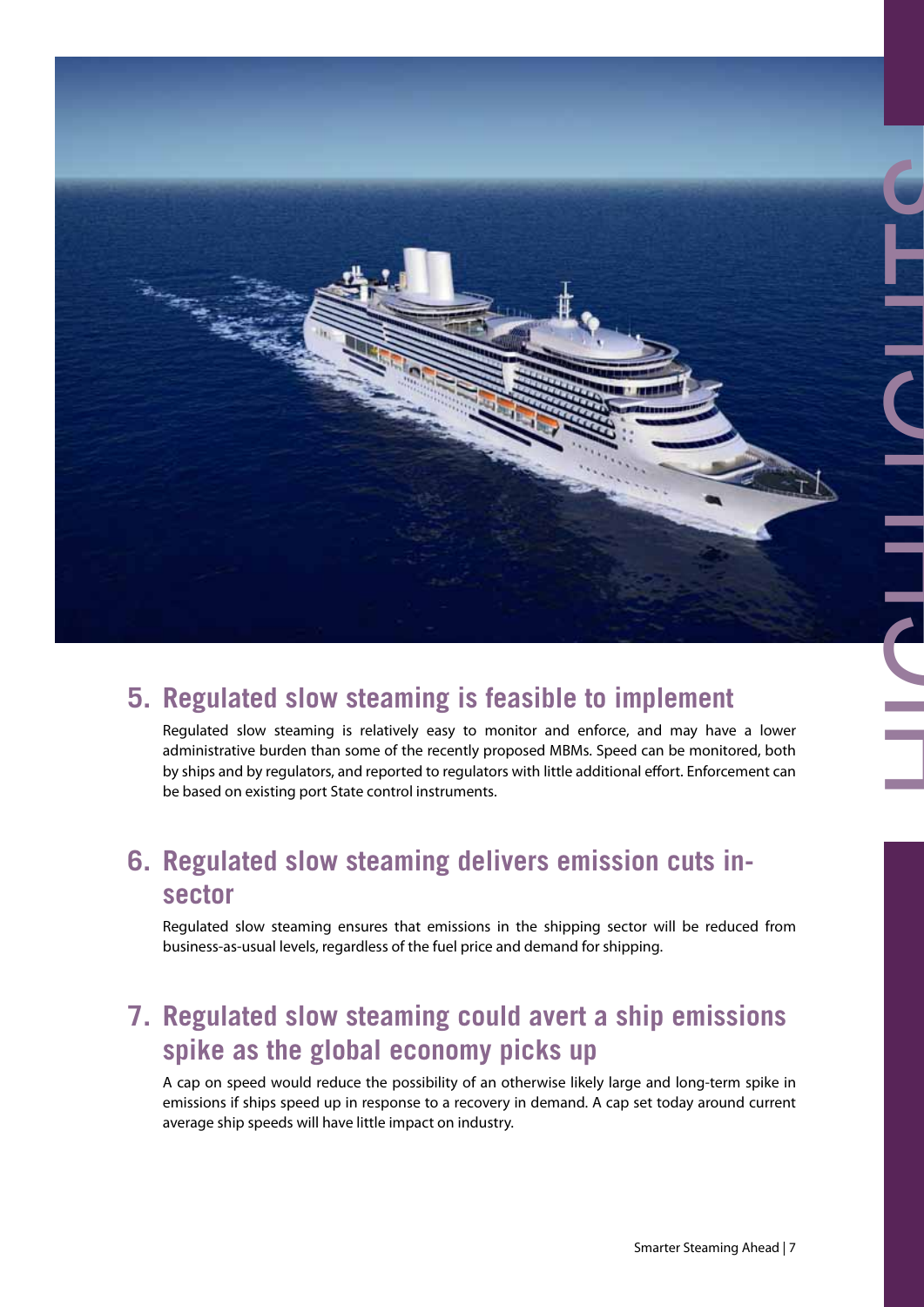**Regulated slow steaming could apply at various levels. A global regime would potentially have the largest impact on emissions; a regional initiative, e.g. in the EU, would have a smaller impact. Regulated slow steaming in the Arctic could prevent an increase in black carbon (BC) emissions there as shipping activity increases when sea routes open; BC has a particularly strong climate effect when deposited on snow or ice.**

#### **Environmental impacts**

EXAMPL

E

S

As a rule of thumb, engine power output is a third power function of speed. When a ship reduces its speed by 10% its engine power is reduced by 27%. Because it takes longer to sail a given distance at a lower speed the energy required for a voyage is reduced by 19% (a quadratic function).

Within most speed ranges, fuel consumption and consequently emissions of carbon dioxide and sulphur oxides are reduced in line with the energy consumption. Only at very low speeds may the amount of fuel needed to provide a unit of output energy increase somewhat, although this can be prevented by de-rating the engine. The emissions of nitrogen oxides are reduced in line with the fuel consumption unless the engine load becomes very low. Below a certain engine dependent load the absolute quantity of nitrogen oxide emissions is reduced but less than fuel consumption. Available scientific evidence suggests black carbon emissions will reduce in line with fuel consumption until the engine load becomes very low.

In sum, slow steaming reduces all shipping air emissions. The environmental impacts of slow steaming are independent of whether ships slow down voluntarily or are required to do so by law.

#### **Legal issues**

The legal feasibility of regulating ship speed depends on where and how the speed control is imposed.

Compulsory slow steaming can be imposed by a State on the ships flying its flag. For such ships the flag State has prescriptive and enforcement jurisdiction. Under a global agreement Port States would also have the right to impose speed controls on ships flying the flag of non-party States.

For a regional speed control the situation is more complex. Imposing slow steaming only on ships flying a flag within the region would risk distorting the market and, given the relative ease of changing flag, also risk eroding environmental impacts.

However, a coastal State can impose slow steaming on all ships as a condition for entry into its ports. Such a measure can be enforced on the basis of the presence of the ship in that port. Issues relating to the extraterritorial character of speed controls at the high seas or the EEZ are likely to arise, but in our view because they are imposed as conditions for entry to a port the fact that they dictate behaviour in areas outside the enforcement area of the coastal State is not a restriction in exercising enforcement rights because they are of no effect unless a ship voluntarily visits the port of the coastal State.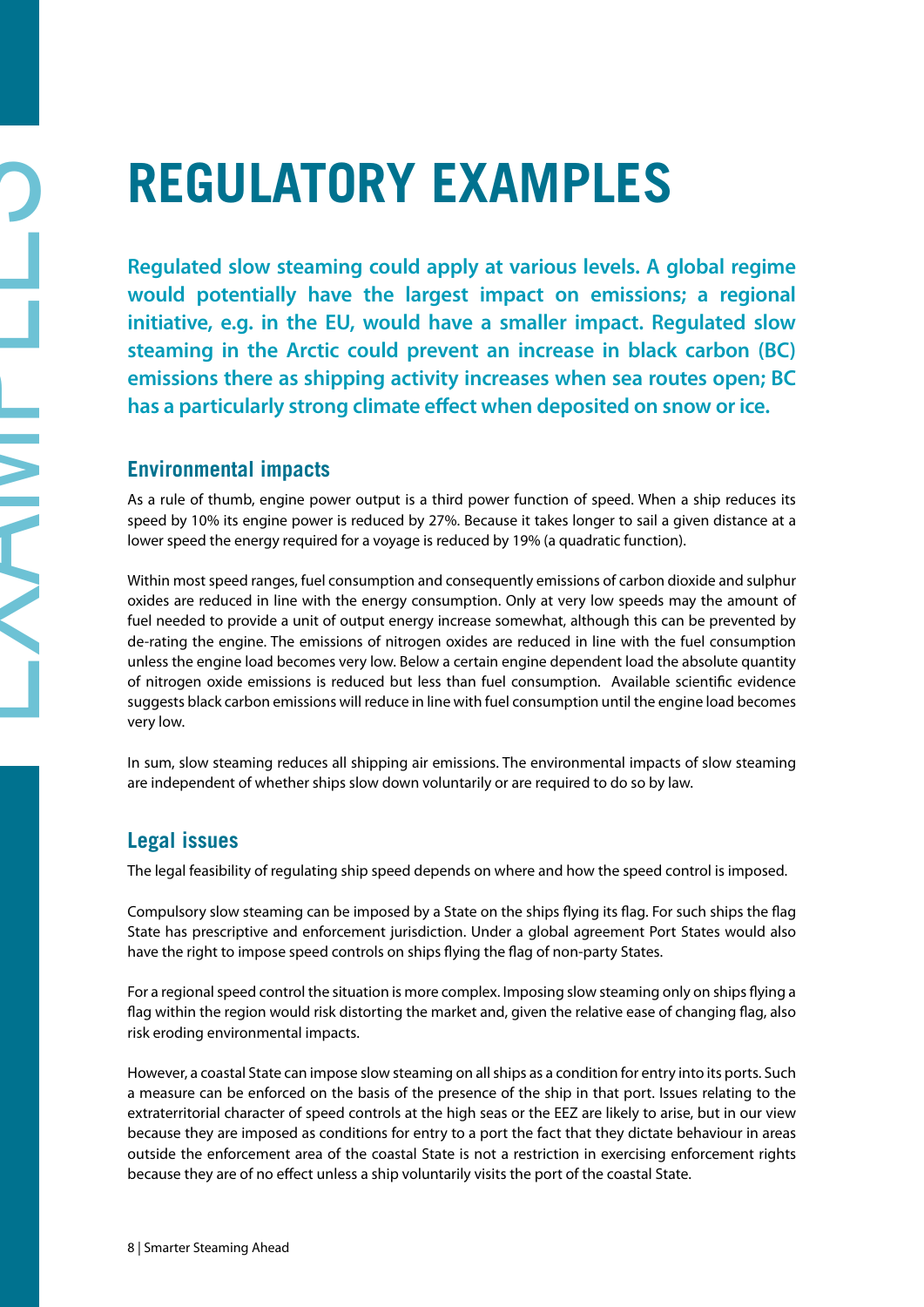#### **Implementation**

The feasibility of implementation depends on whether speed can be accurately monitored, both by the ship and the regulator, and whether regulated speed can be set.

Satellite Automatic Identification Systems (S-)AIS, which most ships are required to have on board, allow both the ship and the regulator to monitor speed over ground. Moreover, independent verification of the average speed on a voyage is possible by inspecting logbook entries of when a ship leaves one port and enters another. There are no restrictions on the use of (S-)AIS data by regulatory parties.

A regulated speed that is dependent on ship size and type is preferable to a single speed for all ships, mainly because the latter would distort the competitive market between ship types. Ship-specific speeds could be monitored based on self-reporting of verifiable data.

#### **Technical constraints**

The report concludes that for existing ships there are very few technical constraints to slow steaming.

For new ships, we have not identified constraints to lowering the design speed. There are constraints to the power of ships, related to the ships ability to manoeuvre safely in adverse conditions, but ships can be equipped with redundant power, albeit at a cost. The decision becomes an economic consideration rather than a technical constraint. Ships designed for slower speeds may have a higher block coefficient, and as a result, the third power relation between speed and engine power cannot be taken for granted for new ships.

#### **Industry responses**

Many ships have slowed down in recent years. As a consequence, industry players like shipping companies, logistics service providers, ports and shippers all have recent experience with slow steaming.

Shipping companies face a constant need to manage their fleet size and available capacity while reducing their fuel costs where possible. Speed as a variable allows them to better manage these factors. The concept that slow steaming leads to a "greener" supply chain is a well understood (if unintended) benefit, but carriers will likely return to pre-2007 speeds when market conditions change and more capacity is required.

Regulated slow steaming would restrict the degree of freedom that the shipping companies have in responding to changing market circumstances, but would help guard against a spike in emissions as a result of improving market conditions.

Shippers have been affected by slow steaming as they have had to build up their inventory levels and adjust their supply chains. They recognise the benefits of being able to market the use of "green" shipping practices but do not feel that they have a consistent way to evaluate, communicate, and compare slow steaming with other tools to achieve similar goals.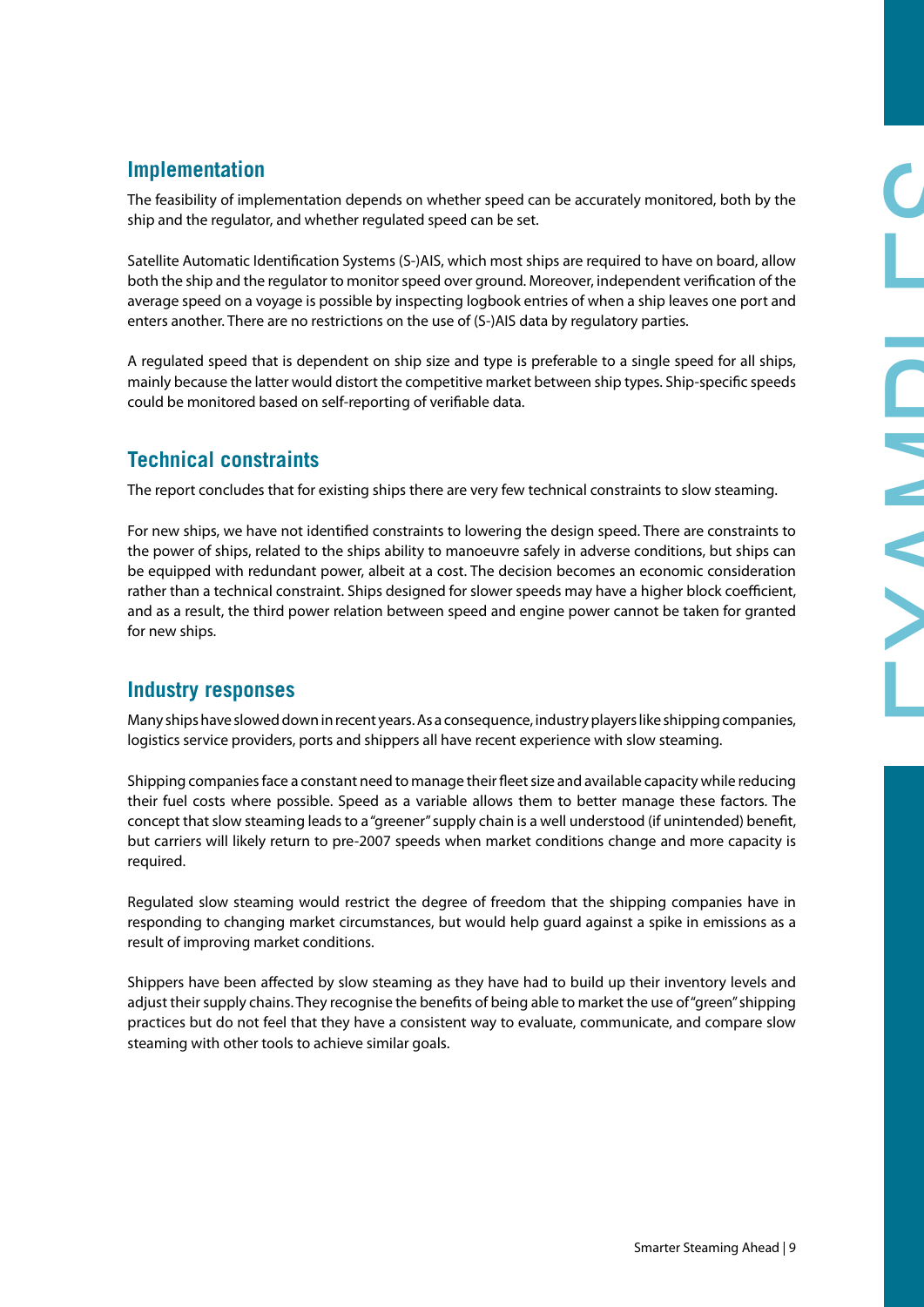#### **Global regulated slow steaming**

The main aim of global regulated slow steaming would be to reduce CO $_{\textrm{\tiny{2}}}$  emissions from shipping.

The development of a global regime for compulsory slow steaming provides the most difficult to achieve but least difficult to implement legal option. A general agreement on maximum (or average) speeds for each type of vessel approved by the IMO's navigation committee and the MEPC would give global consent to such measures. Building consensus within the IMO would be a necessary prerequisite.

The speed restriction should be expressed in average speed over the ground so that it can be monitored and verified, and be dependent on the ship type and possibly size in order to limit distortions of competition.

In a global system, enforcement would be both through flag State and port State control. The responsible entity can in that case be the ship owner. In case the owner is not the operator of a ship, he can contractually pass on the obligation to respect the speed restrictions to the operator.

Enforcement of global regulated slow steaming would be organised using flag State obligations and port State rights. Flag States that would be a party to a convention would take on the obligation to enforce the speed restriction on ships flying their flag. In addition, port States which are party to a convention would have the right to inspect any ship in their port for compliance. Compliance can either be demonstrated by a certificate from the flag State or a compliance report on board of the ship in case the ship is registered in a non-party State.

The time to introduction depends on whether a new convention is needed or whether regulated slow steaming can be introduced as a revision to an existing convention; the latter could see a new measure in place in as little as 5 years.

#### **Arctic regulated slow steaming**

The main aim of regulated slow steaming in the Arctic would be to reduce black carbon (BC) deposition on ice and snow in the Arctic.

Imposing speed restrictions in the Arctic can be done unilaterally by one or more States as a condition for entry into their ports; by including speed restrictions in the Arctic as part of the Polar Code; or by making such restrictions an Associated Protective Measure within the designation of an Arctic Particularly Sensitive Sea Area (PSSA).

The geographical scope of a speed restriction in the Arctic ensures that the aim of the regulated slow steaming regime is met, i.e. to reduce black carbon emissions from ships and/or deposition of these emissions in the Arctic. In case of the narrow aim, i.e. reduce emissions of black carbon from ships in the Arctic, the geographical scope would be confined to the Arctic. If the aim of the Arctic slow steaming regime is broader, i.e. to reduce deposition of black carbon from ships in the Arctic, the geographical scope needs to be larger than the Arctic itself.

The enforcement of an Arctic speed restriction could be organised by refusing entry to ports of contracting States to ships that cannot demonstrate compliance with the regulated slow steaming regime.

The designation of a PSSA typically takes a few years.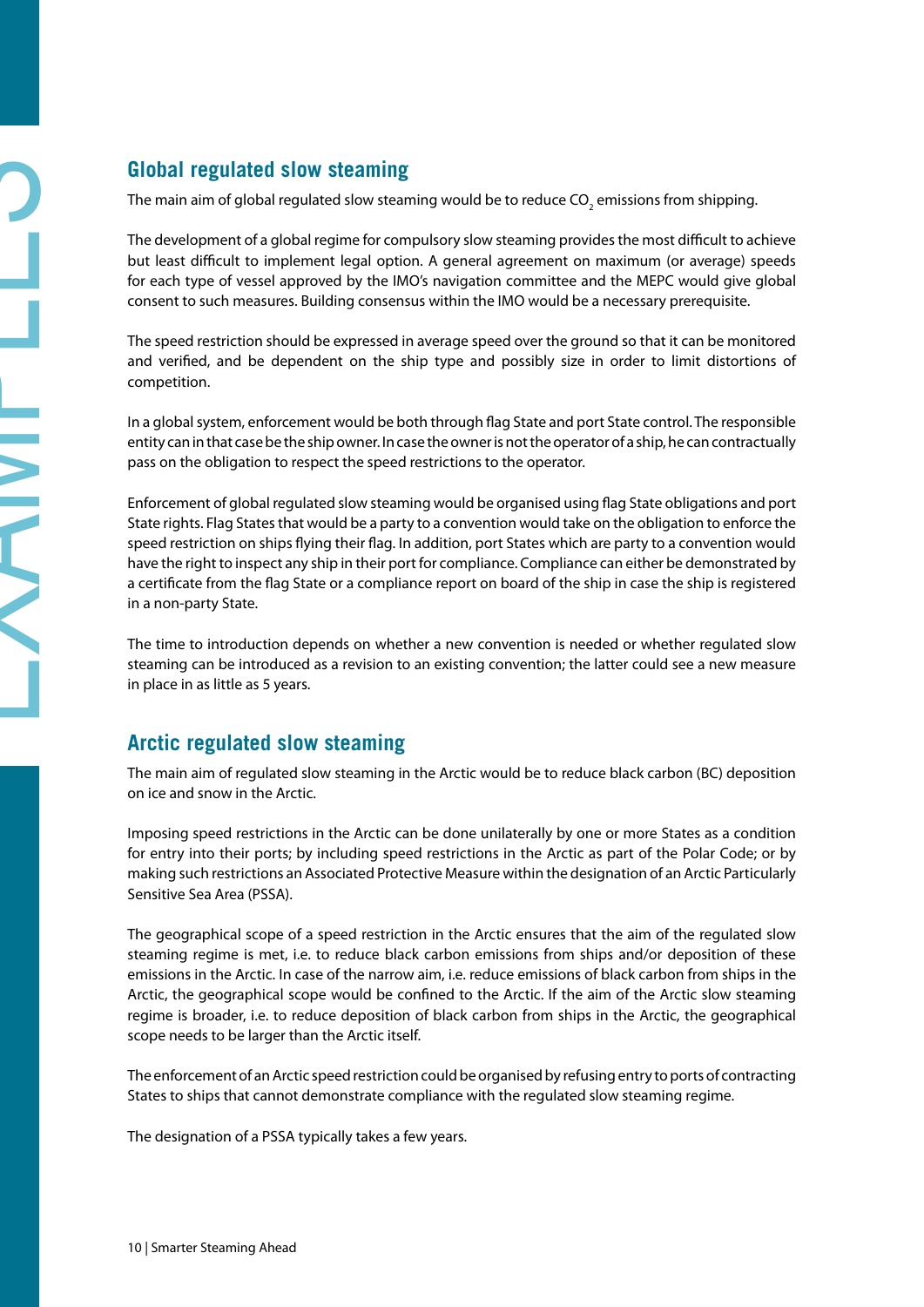#### **European regulated slow steaming**

Speed restrictions on ships sailing to EU ports could be introduced in order to reduce the climate impact of ships sailing to EU ports.

As argued above, a speed restriction on voyages to EU ports would need to be adopted as a condition of entry into an EU port. A regulated slow steaming regime imposed on the high seas is not a violation of the exclusive rights of the flag State because they are not enforceable unless the ship voluntarily chooses to enter the port of the State imposing such controls. Thus speed restrictions on ships imposed as conditions for entry in the EU Member State ports are legally feasible. They are easier to justify when compliance is demanded for voyages to and from Member States. The port State has jurisdiction to enforce such measures. Thus it is a matter for the national legislator whether the enforcement jurisdiction of the port State should be exercised against foreign ships violating such regulations.

The geographical scope could either include all ships sailing to EU ports or ships sailing between EU ports.

In order for the speed restriction to be enforced, ships should report their average speed within the geographical scope to the regulator upon entering a port. If a ship can ascertain that it will continue to sail in Europe, the per voyage reporting requirement could be relaxed in order to reduce the administrative burden.

Enforcement of a regional speed restriction would ultimately take place by refusing ships that have sailed above the limit entry to EU ports.

A European Directive would take several years to be prepared and at least two years to be agreed upon by the Council and Parliament.

#### **Emissions reductions of regulated slow steaming**

Figure 11 CO<sub>2</sub> emissions as a result of global regulated slow steaming Source: this report

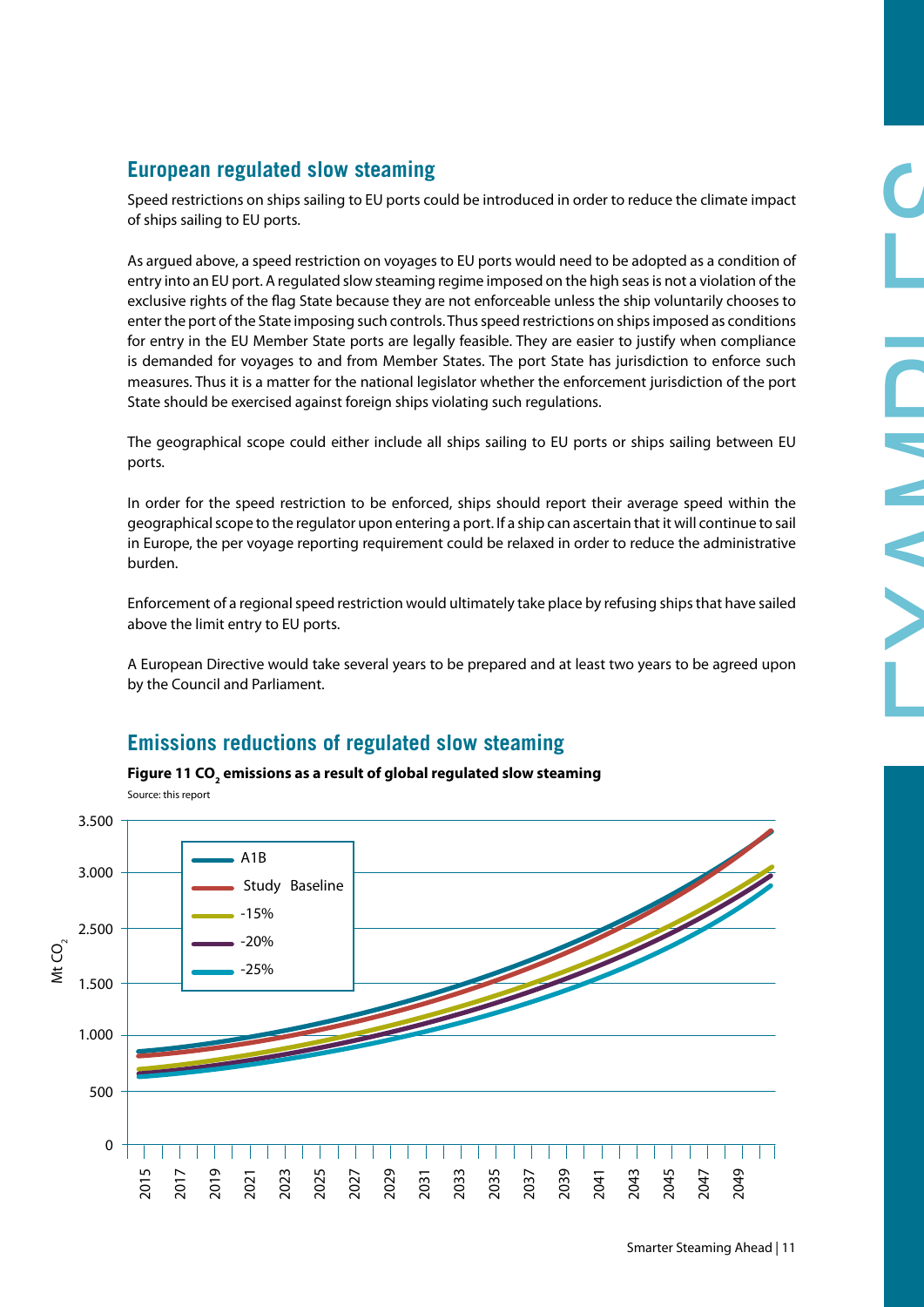The average relative fuel consumption reduction differs per scope of the regulated slow steaming regime, since the share of the different ship type/size categories differs respectively. The induced relative emission reduction in the period 2015-2050 corresponds to the relative fuel reduction as given in Table 21. As can be seen in Table 22 the relative emission reduction is, just as the fuel reduction, not constant over time. This is due to a change of the fleet composition over time.

|        | Global | All ships arriving in EU ports |  |  |  |
|--------|--------|--------------------------------|--|--|--|
| $-25%$ | 25%    | 23%                            |  |  |  |
| $-20%$ | 18%    | 17%                            |  |  |  |
| $-15%$ | 13%    | 12%                            |  |  |  |

#### Table 22 Changes in total CO<sub>2</sub> emissions (transport and shipbuilding) relative to the baseline **resulting from regulated slow steaming**

|        |                    | Global             |                    | All ships arriving in EU ports |                 |                   |  |
|--------|--------------------|--------------------|--------------------|--------------------------------|-----------------|-------------------|--|
|        | 2020               | 2030               | 2050               | 2020                           | 2030            | 2050              |  |
| $-25%$ | $-25%$             | $-22%$             | $-17%$             | $-23%$                         | $-20%$          | $-15%$            |  |
|        | $(245 \text{ Mt})$ | (300 Mt)           | $(484 \text{ Mt})$ | $(42 \text{ Mt})$              | $(52$ Mt)       | $(85 \text{ Mt})$ |  |
| $-20%$ | $-20%$             | $-17%$             | $-13%$             | $-18%$                         | $-15%$          | $-11%$            |  |
|        | $(193 \text{ Mt})$ | $(233 \text{ Mt})$ | $(366 \text{ Mt})$ | $(33 \text{ Mt})$              | (39 Mt)         | $(62$ Mt $)$      |  |
| $-15%$ | $-15%$             | $-13%$             | $-10%$             | $-13%$                         | $-11%$          | $-8%$             |  |
|        | $(146 \text{ Mt})$ | $(176 \text{ Mt})$ | (272Mt)            | $(24 \text{ Mt})$              | (29 <i>Mt</i> ) | $(45 \text{ Mt})$ |  |

#### Explanatory note:

- 1. The cubic relation between fuel use and speed per ship and the square relation for the fleet only applies to main engine fuel consumption.
- 2. In our model, auxiliary and boiler fuel consumption remain constant. As a result, the relation is less than square (a 10% reduction in speed results in a less than 19% reduction in fuel consumption).
- 3. The speed reduction in the first column of Table 21 is speed relative to 2007. For container ships, the speed reduction relative to the baseline is less. As a result, a 15% speed reduction relative to 2007 will not result in a 28% reduction in main engine fuel consumption (85%x85%=72%), but less.
- 4. As the number of containerships in the fleet increases over time, (3) above becomes more important, which partly explains Table 22.
- 5. The other explanation of Table 22 is that it accounts for the emissions associated with new ships, which are small over the lifetime of a ship but can be significant in years when a large number of ships are built.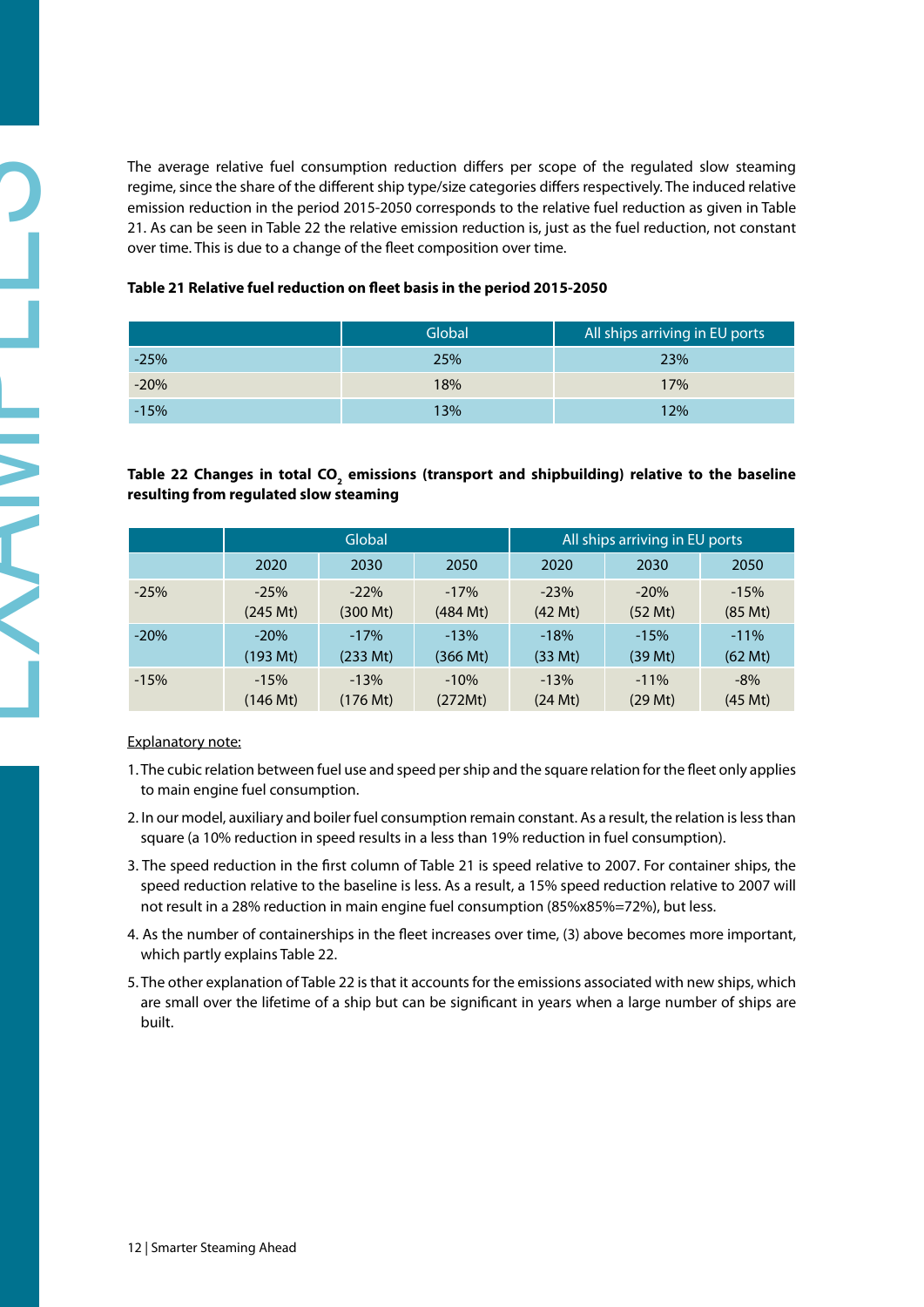#### **Economic benefits of regulated slow steaming**

Regulated slow steaming would have costs and benefits to society. The balance of costs and benefits depends, inter alia, on the stringency of the speed restriction, fuel prices, and the type of speed restriction.

A global regime which limits average ship speeds to 85% of their average speed in 2007 would have benefits that outweigh the costs by USD178-617 billion, depending on future fuel prices. Main costs are the purchase of additional ships and the main benefits are reduced net fuel expenditures.

| Speed reduction                          | $-25%$  |             |         | $-20%$ |             |         | $-15%$         |                |                |
|------------------------------------------|---------|-------------|---------|--------|-------------|---------|----------------|----------------|----------------|
| Fuel price scenario                      | Low     | <b>Base</b> | High    | Low    | <b>Base</b> | High    | Low            | <b>Base</b>    | High           |
| Costs for purchase extra<br>ships        | 668     | 668         | 668     | 476    | 476         | 476     | 327            | 327            | 327            |
| Fuel expenditure extra<br>fleet          | 350     | 575         | 663     | 261    | 425         | 490     | 197            | 320            | 369            |
| Other annual expend.<br>extra fleet      | 431     | 431         | 431     | 310    | 310         | 310     | 214            | 214            | 214            |
| Change of fuel expend.<br>baseline fleet | $-1262$ | $-2069$     | $-2387$ | $-938$ | $-1529$     | $-1764$ | $-697$         | $-1133$        | $-1307$        |
| <b>Engine modification</b><br>costs      | 26      | 26          | 26      | 25     | 25          | 25      | 24             | 24             | 24             |
| Extra inventory costs                    | 759     | 759         | 759     | 516    | 516         | 516     | 343            | 343            | 343            |
| Change of external costs                 |         |             |         |        |             |         |                |                |                |
| - Costs operational CO <sub>2</sub>      | $-298$  | $-298$      | $-298$  | $-229$ | $-229$      | $-229$  | $-172$         | $-172$         | $-172$         |
| - Shipbuilding CO <sub>2</sub>           | 19      | 19          | 19      | 12     | 12          | 12      | $\overline{7}$ | $\overline{7}$ | $\overline{7}$ |
| $-$ No $_{x}$                            | $-608$  | $-608$      | $-608$  | $-453$ | $-453$      | $-453$  | $-335$         | $-335$         | $-335$         |
| $-BC$                                    | $-5$    | $-5$        | $-5$    | $-4$   | $-4$        | $-4$    | $-3$           | $-3$           | $-3$           |
| $-50x$                                   | $-150$  | $-150$      | $-150$  | $-114$ | $-114$      | $-114$  | $-84$          | $-84$          | $-84$          |
| Net costs (Billions USD)                 | $-70$   | $-653$      | $-883$  | $-137$ | $-564$      | $-734$  | $-178$         | $-491$         | $-617$         |

**Table18 Costs and benefits of global regulated slow steaming (4% discount factor)**

A **European regime** in which all ships arriving in European ports would need to reduce their speed to 85% of their 2007 average would on balance either have a cost of USD1 billion or net benefits of up to USD 74 billion, again depending on fuel prices. In the base and high fuel price scenarios the benefits outweigh the costs, but not in a low fuel price scenario.

The results are sensitive to fuel price projections; higher fuel prices result in larger benefits, lower fuel prices in lower benefits. The results are also sensitive to the discount rate used, although in most cases, a change in discount rate does not change the sign of the net costs or benefits.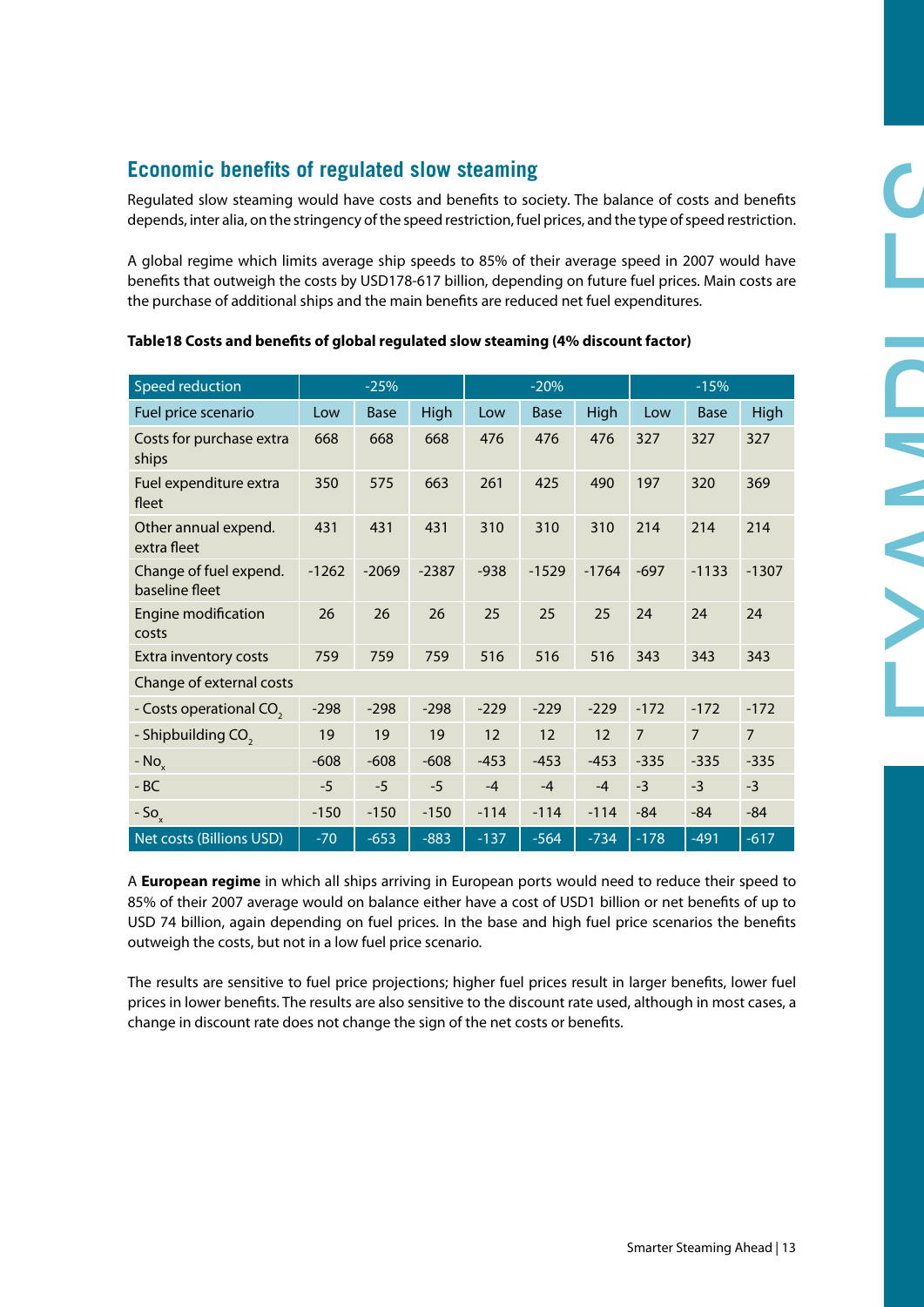#### **Author's observations**

The report's authors refer to the perceived loss of market flexibility, the largely negative attitude of shipping companies and shippers, and the possibility that speed reduction may not be cost-effective for all ships on all routes or for all ship types. The report also says that speed reduction is likely to reduce the cost-effectiveness of other means of fuel efficiency improvements and may result in less innovation, and by prescribing a specific measure, regulated slow steaming would diverge from the goal-based approach to shipping environmental policy favoured in recent years. The authors note that regulated slow steaming, if implemented carefully, need not impose additional costs on the shipping sector as a whole. At the same time, it would not raise revenues for use in fighting climate change in developing countries. {Comment; this need not necessarily be the case should some sort of payment mechanism for flexibility be developed}.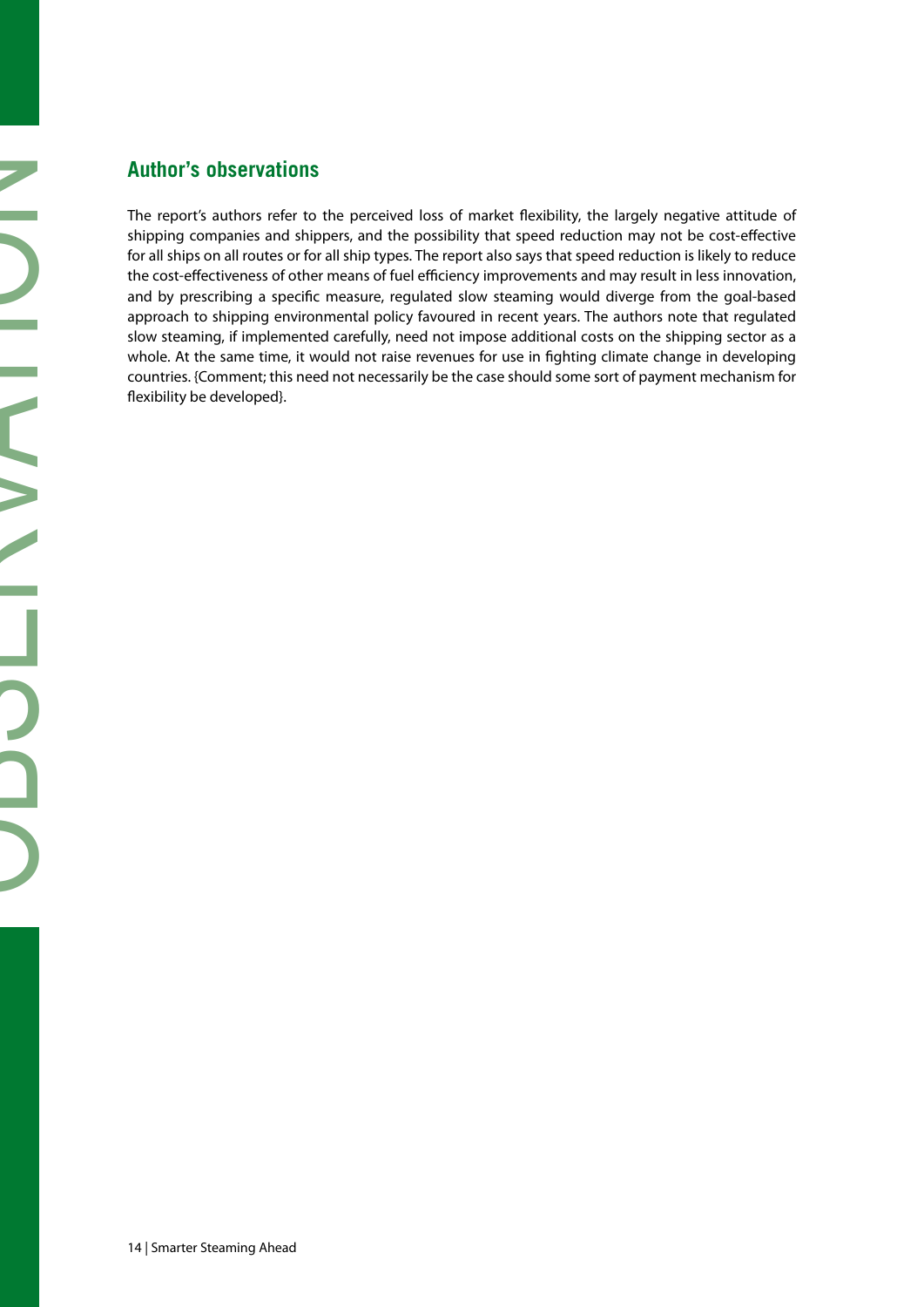